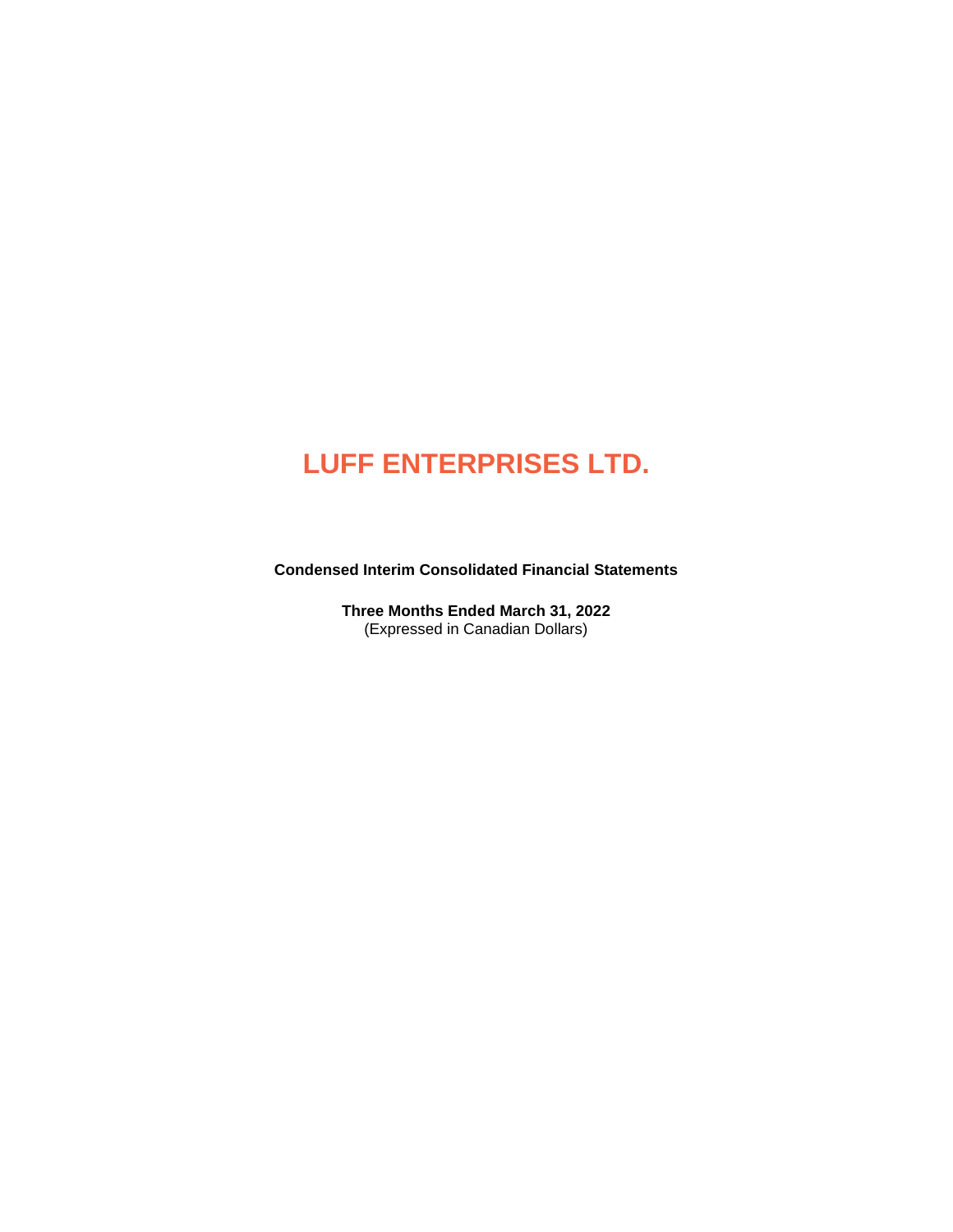# NOTICE OF NO AUDITOR REVIEW OF INTERIM FINANCIAL STATEMENTS

Under National Instrument 51-102, Part 4, subsection 4.3(3)(a), if an auditor has not performed a review of the unaudited interim consolidated financial statements, they must be accompanied by a notice indicating that the unaudited interim consolidated financial statements have not been reviewed by an auditor.

The accompanying unaudited condensed interim consolidated financial statements of the Company have been prepared by and are the responsibility of the Company's management. The unaudited condensed interim consolidated financial statements have been prepared using accounting policies in compliance with International Financial Reporting Standards for the preparation of unaudited interim consolidated financial statements and are in accordance with International Accounting Standard 34 - Interim Financial Reporting.

The Company's independent auditor has not performed a review of these unaudited condensed interim consolidated financial statements in accordance with standards established by the Chartered Professional Accountants of Canada for a review of interim financial statements by an entity's auditor.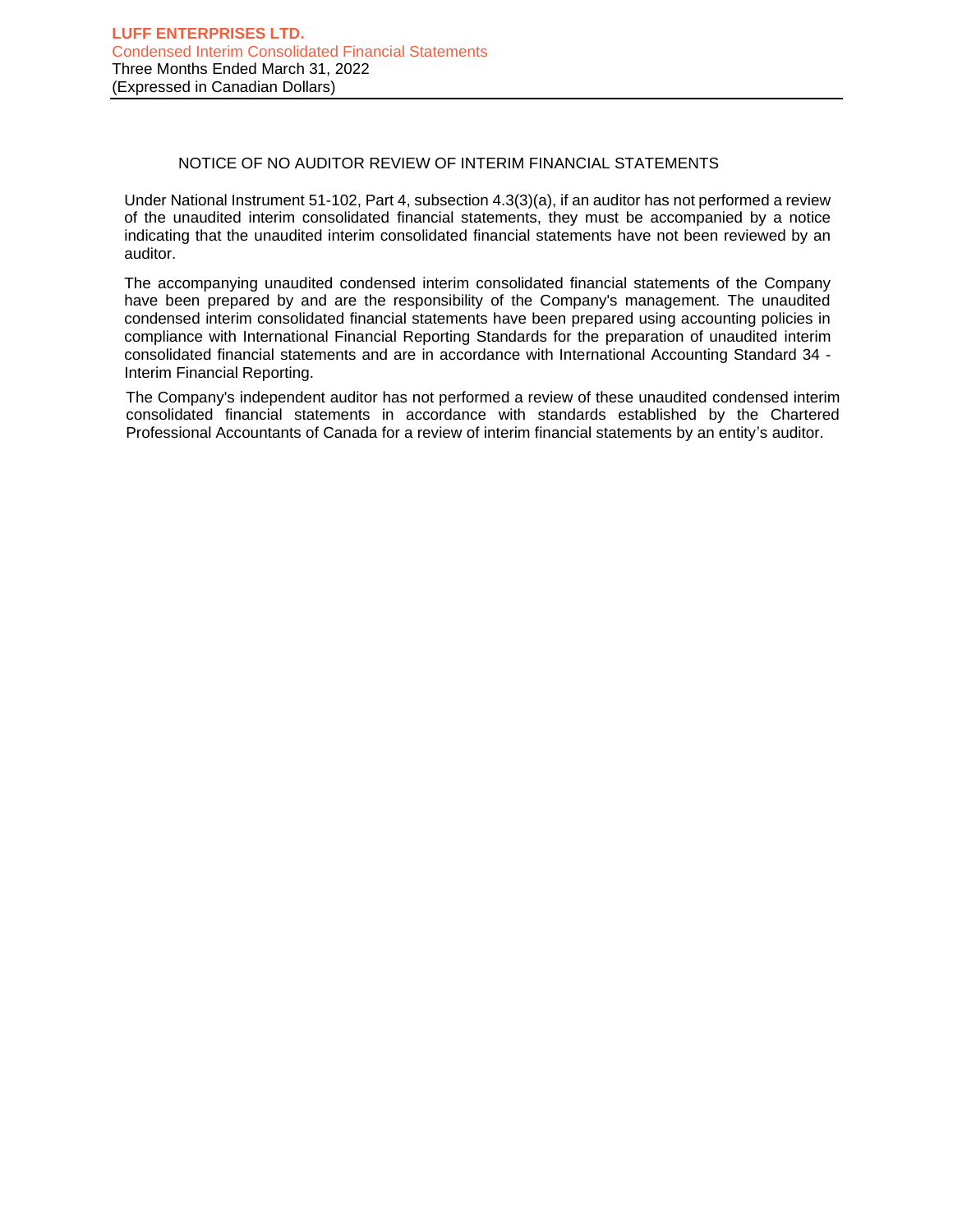# **Table of Contents**

|                                                                  | Page |
|------------------------------------------------------------------|------|
| UNAUDITED CONDENSED INTERIM CONSOLIDATED FINANCIAL STATEMENTS    |      |
| Condensed Interim Consolidated Statements of Financial Position  |      |
| Condensed Interim Consolidated Statements of Operations          | 3    |
| Condensed Interim Consolidated Statements of Changes in Equity   | 4    |
| Condensed Interim Consolidated Statements of Cash Flow           | 5    |
| Notes to the Condensed Interim Consolidated Financial Statements | 6    |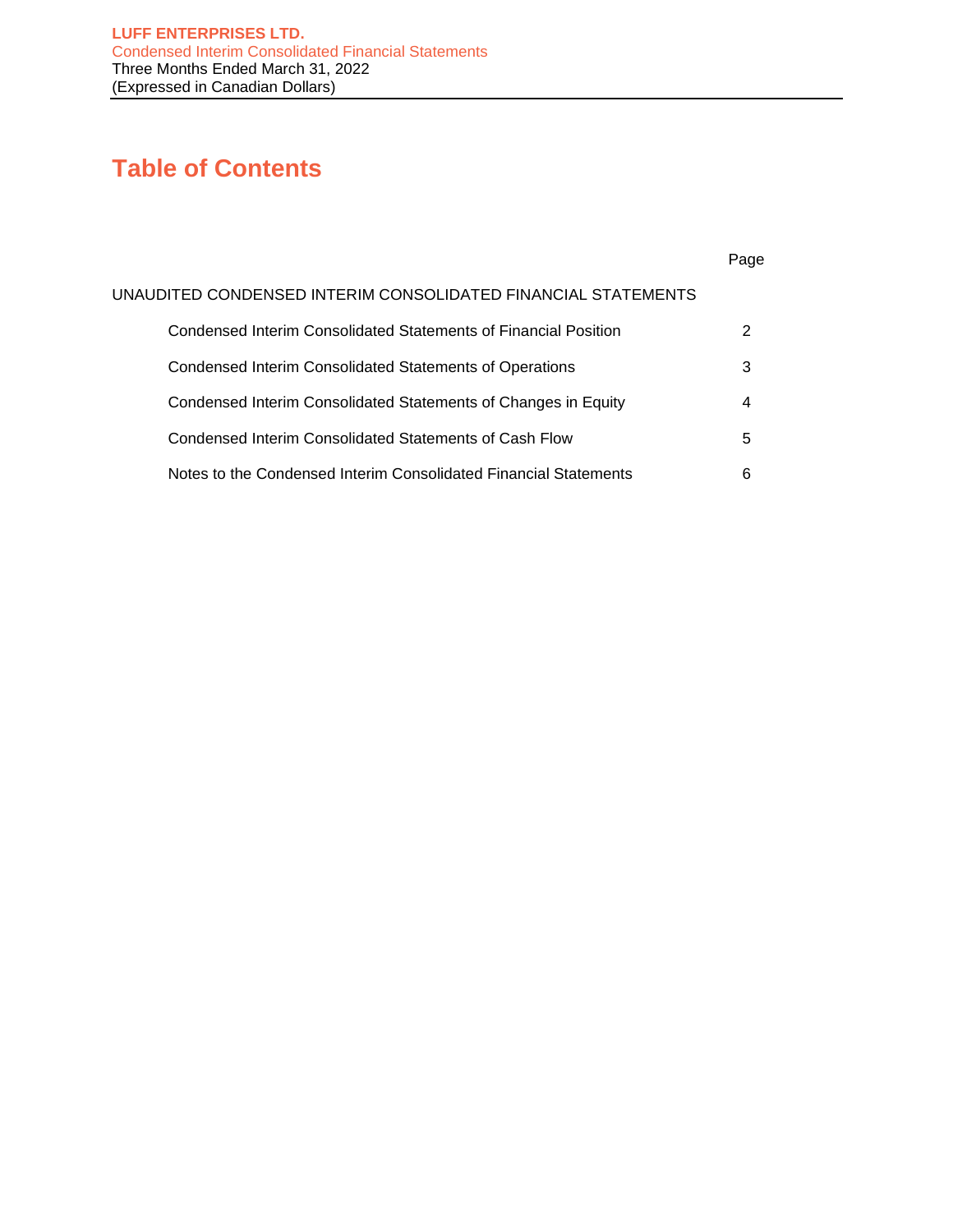# **Condensed Interim Consolidated Statements of Financial Position**

(unaudited)

| (expressed in Canadian dollars)                | March 31<br>2022 | December 31<br>2021 |
|------------------------------------------------|------------------|---------------------|
| <b>Assets</b>                                  |                  |                     |
| Current assets:                                |                  |                     |
| Cash and cash equivalents                      | \$<br>3,183,997  | \$<br>3,880,602     |
| Trade and other receivables                    | 363,100          | 359,614             |
| Prepaid expenses                               | 33,665           | 35,614              |
| Investments                                    | 775,374          | 754,422             |
| Inventory                                      | 332,862          | 344,952             |
| Loan receivable                                | 670,143          | 686,221             |
| Total current assets                           | 5,359,141        | 6,061,425           |
| Long-term assets                               |                  |                     |
| Property held for sale                         | 1,025,595        | 1,050,201           |
| Intangible assets                              | 33,755           | 34,791              |
| Right of use asset                             | 75,673           | 105,072             |
| <b>Total assets</b>                            | \$<br>6,494,164  | \$<br>7,251,489     |
| Liabilities and shareholders' equity           |                  |                     |
| <b>Current liabilities</b>                     |                  |                     |
| Accounts payable and accrued liabilities       | \$<br>91,084     | \$<br>229,671       |
| Current portion of right of use lease (Note 3) | 80,372           | 111,062             |
| <b>Total current liabilities</b>               | 171,456          | 340,733             |
| Long-term liabilities                          |                  |                     |
| Loans payable (Note 4)                         | 429,221          | 427,339             |
| <b>Total liabilities</b>                       | 600,677          | 768,072             |
| Shareholders' equity                           |                  |                     |
| Share capital (Note 5)                         | 72,709,115       | 72,709,115          |
| Contributed surplus                            | 3,249,967        | 3,244,154           |
| Accumulated other comprehensive loss           | (860, 340)       | (822, 143)          |
| <b>Deficit</b>                                 | (69, 205, 255)   | (68, 647, 709)      |
| Total shareholders' equity                     | 5,893,487        | 6,483,417           |
| Total liabilities and shareholders' equity     | \$<br>6,494,164  | \$<br>7,251,489     |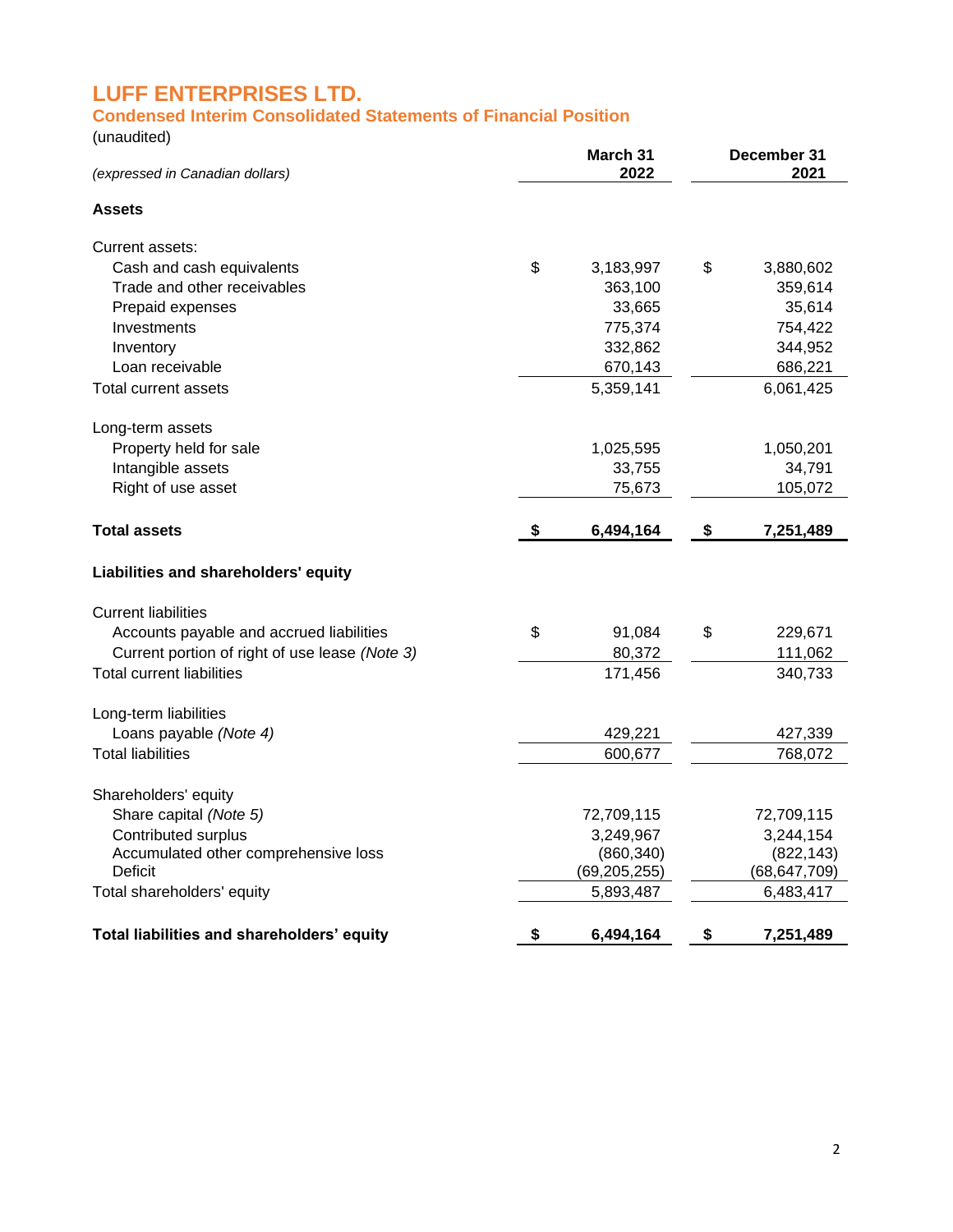# **Condensed Interim Consolidated Statements of Operations**

(unaudited)

| (expressed in Canadian dollars)   | For the three months ended |                  |
|-----------------------------------|----------------------------|------------------|
|                                   | March 31<br>2022           | March 31<br>2021 |
| Revenue:                          |                            |                  |
| Sales                             | \$<br>19,832               | \$<br>70,598     |
| Cost of sales                     | 37,790                     | 47,445           |
| Gross profit                      | (17, 958)                  | 23,153           |
| Expenses:                         |                            |                  |
| General and administration        | 363,749                    | 418,699          |
| Selling and marketing             | 59,285                     | 135,478          |
| Share based compensation (Note 7) | 5,813                      | 57,000           |
| Depreciation & amortization       | 46,957                     | 277,005          |
|                                   | 475,804                    | 888,182          |
| Loss from operations              | (493, 762)                 | (865, 029)       |
| Other (income) expenses           |                            |                  |
| Interest and other                | (33,903)                   | (49, 981)        |
| Loss on investments               | 4,487                      |                  |
| Loss on foreign exchange          | 91,319                     |                  |
| Accretion expense                 | 1,881                      | 1,881            |
|                                   | 63,784                     | (48, 100)        |
| Loss before income taxes          | (557, 546)                 | (816, 929)       |
| Income tax expense                |                            | 14,400           |
| Net loss                          | (557, 546)                 | (831, 329)       |
| Other comprehensive loss          |                            |                  |
| Currency translation adjustment   | (38, 197)                  | (95, 993)        |
| Comprehensive loss                | \$<br>(595, 743)           | \$<br>(927, 322) |
| Basic and diluted loss per share  | \$<br>(0.00)               | \$<br>(0.00)     |
| Weighted average number of        |                            |                  |
| common shares outstanding         | 431,539,032                | 395,526,852      |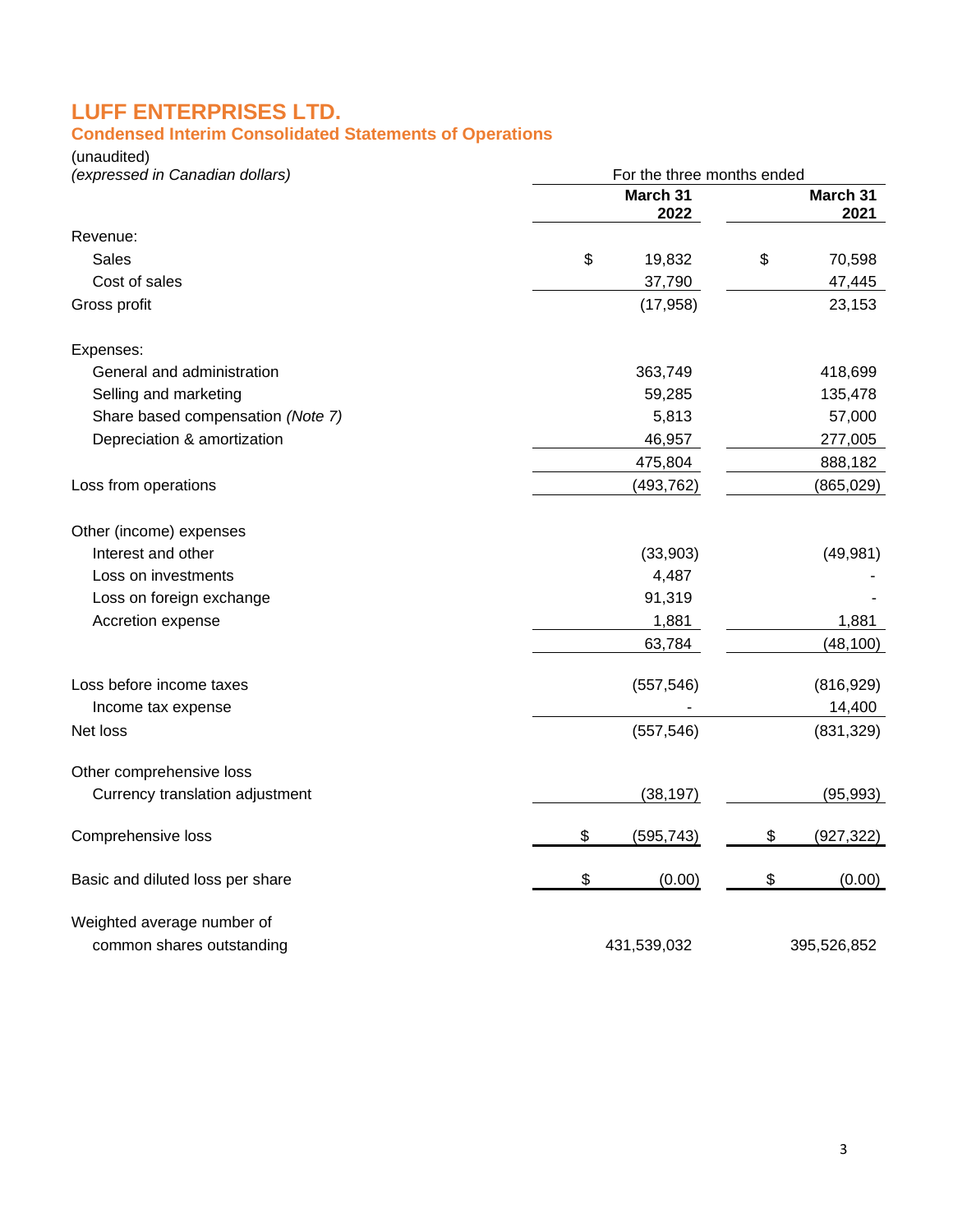# **Condensed Interim Consolidated Statements of Shareholders' Equity**

(unaudited)

(expressed in Canadian dollars)

|                                 |               | <b>Common Shares</b> | <b>Contributed</b><br><b>Surplus</b> | <b>Accumulated other</b><br>comprehensive loss | <b>Deficit</b> | Shareholder's<br><b>Equity</b> |
|---------------------------------|---------------|----------------------|--------------------------------------|------------------------------------------------|----------------|--------------------------------|
|                                 | <b>Number</b> | \$.                  |                                      |                                                |                | S                              |
| Balance, December 31, 2020      | 390,083,032   | 72,046,643           | 3,004,907                            | (353, 786)                                     | (66, 251, 957) | 8,445,807                      |
| Share based compensation        | 5,700,000     | 57,000               |                                      |                                                |                | 57,000                         |
| Currency translation adjustment |               |                      |                                      | (95, 993)                                      |                | (95, 993)                      |
| Net loss for the period         |               |                      |                                      |                                                | (831, 329)     | (831, 329)                     |
| Balance, March 31, 2021         | 395,783,032   | 72,103,643           | 3,004,907                            | (449, 779)                                     | (67,083,286)   | 7,575,485                      |
| Balance, December 31, 2021      | 431,539,032   | 72,709,115           | 3,244,154                            | (822, 143)                                     | (68, 647, 709) | 6,483,417                      |
| Share based compensation        |               |                      | 5,813                                |                                                |                | 5,813                          |
| Currency translation adjustment |               | ۰                    |                                      | (38, 197)                                      |                | (38, 197)                      |
| Net loss for the period         |               |                      |                                      |                                                | (557, 546)     | (557, 546)                     |
| <b>Balance, March 31, 2022</b>  | 431,539,032   | 72,709,115           | 3,249,967                            | (860, 340)                                     | (69, 205, 255) | 5,893,487                      |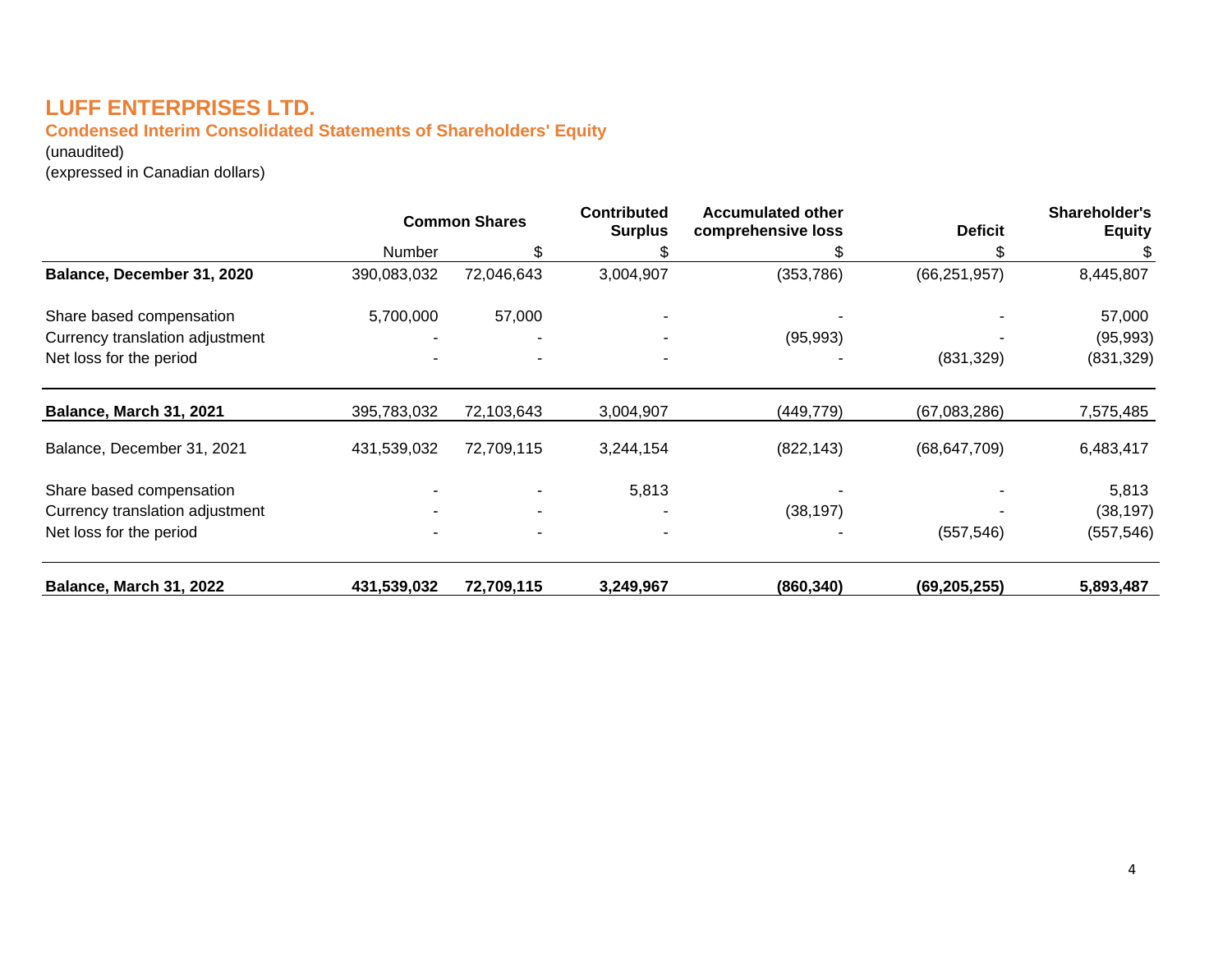# **Condensed Interim Consolidated Statements of Cash Flows**

(unaudited)

| (expressed in Canadian dollars)                 |    | For the three months ended |    |                  |
|-------------------------------------------------|----|----------------------------|----|------------------|
|                                                 |    | March 31<br>2022           |    | March 31<br>2021 |
| Cash provided by (used for):                    |    |                            |    |                  |
| <b>Operating activities:</b>                    |    |                            |    |                  |
| Net loss for the period                         | \$ | (557, 546)                 | \$ | (831, 329)       |
| Items not affecting cash:                       |    |                            |    |                  |
| Depreciation & amortization                     |    | 46,957                     |    | 277,005          |
| Accretion expense                               |    | 1,881                      |    | 1,881            |
| Share based compensation                        |    | 5,813                      |    | 57,000           |
| Loss on foreign exchange                        |    | 91,319                     |    | (36, 896)        |
| Loss on investments                             |    | 4,487                      |    |                  |
| Changes in non-cash working capital balances:   |    |                            |    |                  |
| Trade and other receivables                     |    | (32,052)                   |    | (41, 649)        |
| Prepaid expenses                                |    | 1,236                      |    | (11, 855)        |
| Inventory                                       |    | 4,067                      |    | (147, 754)       |
| Accounts payable and accrued liabilities        |    | (135, 972)                 |    | (292, 098)       |
| Cash used in operating activities               |    | (569, 810)                 |    | (1,025,695)      |
| <b>Investing activities:</b>                    |    |                            |    |                  |
| Purchase of property, plant and equipment       |    |                            |    | (17, 815)        |
| Advances of loan receivable                     |    |                            |    | (47, 132)        |
| Cash used in investing activities               |    |                            |    | (64, 947)        |
| <b>Financing activities:</b>                    |    |                            |    |                  |
| Repayment of right of use lease liability       |    | (47, 955)                  |    | (46, 950)        |
| Proceeds on note payable                        |    |                            |    | 165,257          |
| Cash (used in) provided by financing activities |    | (47, 955)                  |    | 118,307          |
| Decrease in cash and cash equivalents           |    | (617, 765)                 |    | (972, 336)       |
| Effect of exchange rate changes on cash         |    | (78, 840)                  |    | (1, 391)         |
| Cash and cash equivalents, beginning of period  |    | 3,880,602                  |    | 1,932,363        |
| Cash and cash equivalents, end of period        | \$ | 3,183,997                  | \$ | 958,636          |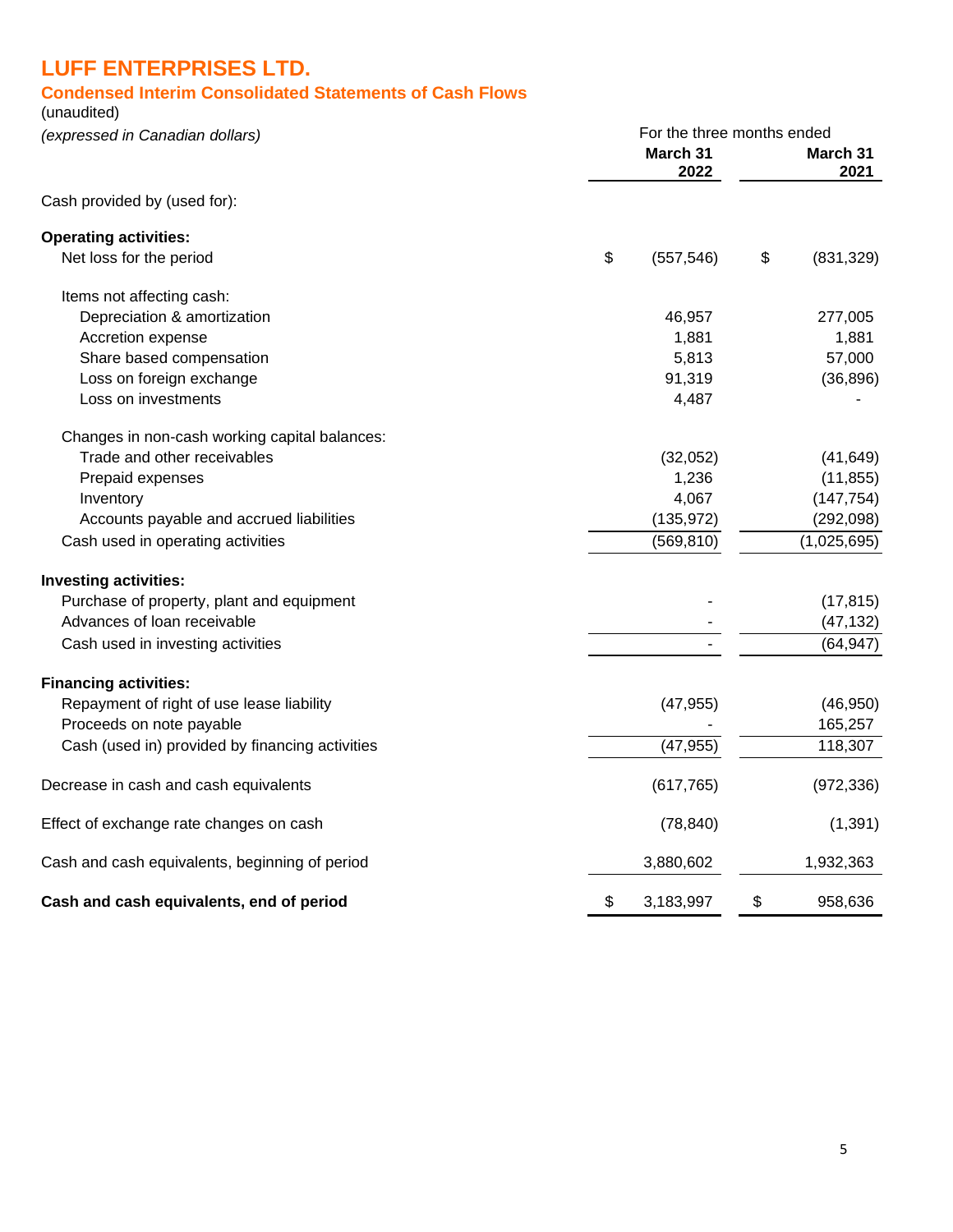# **Note 1 – Nature of Operations and Going Concern**

Luff Enterprises Ltd. ("Luff" or the "Company") manufactures and distributes hemp based Cannabidiol ("CBD") wellness products in the United States through two brands on its innovative e-commerce platforms. The Company focuses on formulations leveraging unique cannabinoids, such as CBG and CBN; and boost them with superfood ingredients. The Company, through its subsidiaries, owns the assets related to hemp production, distribution, and product development in the State of Oregon.

The Company was incorporated under the Business Corporations Act (British Columbia) on May 30, 2013 under the name Ascent Industries Corp. ("Ascent"). On May 15, 2020 the Company changed its name to Luff Enterprises Ltd. The Company's head office and principal address is located at Suite 800 – 543 Granville Street, Vancouver, BC V6C 1X8.

The common shares of the Company trade on the Canadian Securities Exchange (the "Exchange") under the trading symbol "*LUFF*"*.*

These condensed interim consolidated financial statements have been prepared in accordance with International Financial Reporting Standards ("IFRS") on a going concern basis which assumes that the Company will continue to operate for the foreseeable future and will be able to realize its assets and discharge its liabilities in the normal course of business. In the three months ended March 31, 2022 the Company incurred a net loss of \$557,546 (\$2,395,752 in the year ended December 31, 2021). However, the Company had a strong cash position of \$3,183,997 and positive working capital of \$5,187,685 as at March 31, 2022. The Company believes it currently has sufficient cash and working capital to fund its operating expenditures and capital investments for the foreseeable future.

These consolidated financial statements do not include any adjustments to the amounts and classification of assets and liabilities that might be necessary should the Company be unable to continue as a going concern.

### **Note 2 – Basis of Preparation**

### a) Statement of compliance and basis of presentation

These unaudited condensed interim consolidated financial statements for the three months ended March 31, 2022, have been prepared in accordance with International Accounting Standard ("IAS") 34, Interim Financial Reporting, as issued by the International Accounting Standards Board ("IASB"). The unaudited condensed interim consolidated financial statements do not include all of the information required for full annual financial statements and should be read in conjunction with the annual financial statements for the year ended December 31, 2021, which have been prepared in accordance with IFRS, as issued by the IASB.

The unaudited interim consolidated financial statements were authorized for issue by the Board of Directors on May 19, 2022.

These unaudited condensed interim consolidated financial statements follow the same accounting policies and methods of application as the consolidated financial statements as at and for the year ended December 31, 2021.

These consolidated financial statements are presented in Canadian dollars, which is the Company's functional currency.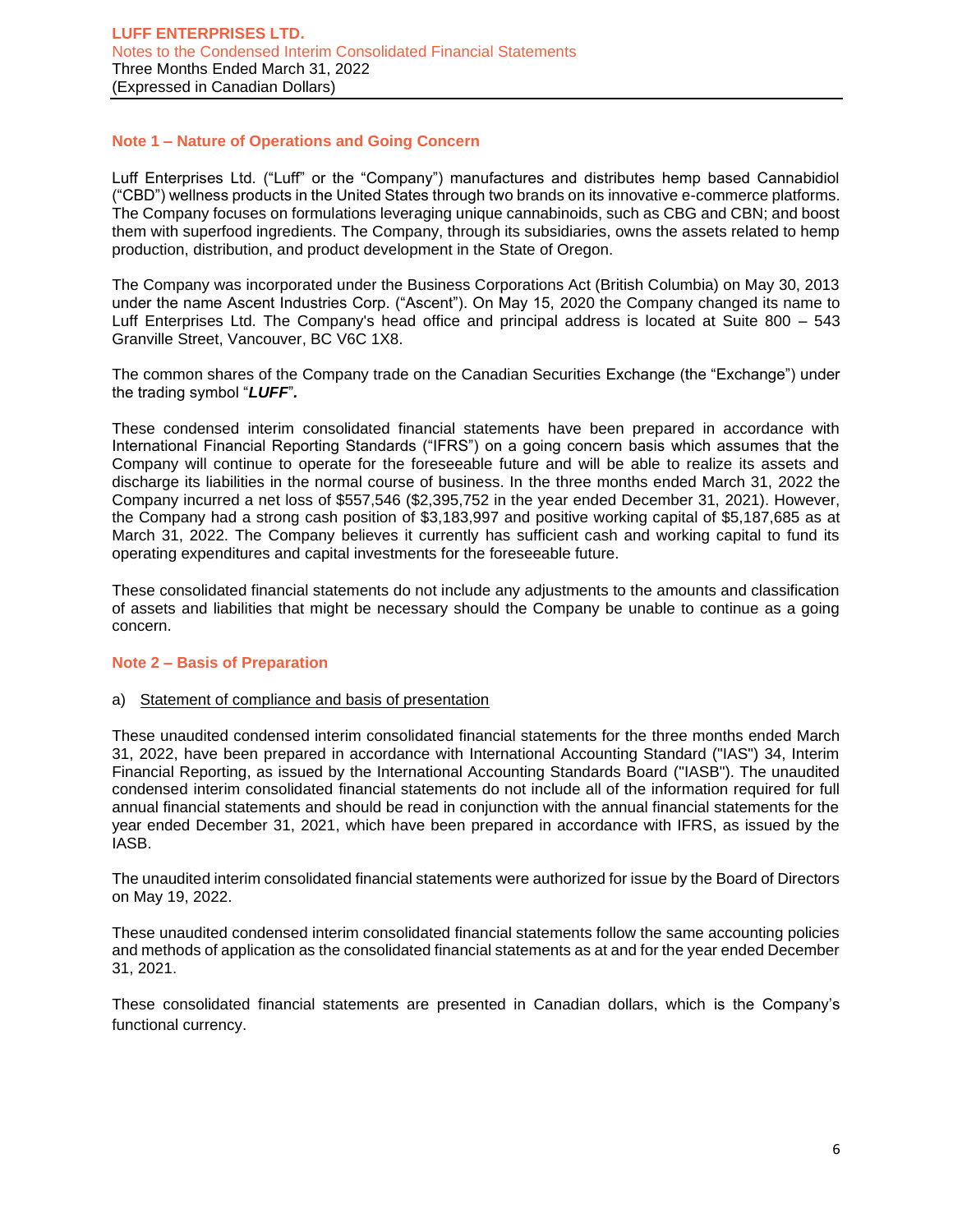# **Note 2 – Basis of Preparation, continued**

### b) Basis of consolidation

These interim condensed consolidated financial statements include the accounts of the Company and its wholly owned subsidiaries, Agrima Botanicals Corp., Bloom Holdings Ltd., Bloom Meadows Corp., Pinecone Products Ltd., Agrima Scientific Corp., Agrima Botanicals ApS (Denmark), West Fork Holdings Inc., West Fork Holdings NV Inc., Sweet Cannabis Inc., Luff Enterprises LLC., Sweet Cannabis NV Inc., and Luff Enterprises NV Inc. All inter-company balances and transactions have been eliminated on consolidation.

# **Note 3 – Obligations Under Right-of-Use Lease**

The Company recognizes obligations under right of use leases, which represent the present value of future lease payments due pursuant to real property leases. Obligations under right of use leases bear interest at annual rates of 4.25% (December 31, 2021 – 4.25%) per annum and are repayable in current monthly blended principal and interest payments of \$17,498 (December 31, 2021 - \$16,320), maturing at dates ranging from June 2022 to December 2022. These lease liabilities correspond with right of use assets with a net book value of \$75,673 at March 31, 2022 (December 31, 2021 - \$105,072).

Future minimum lease payments required over the five years for obligations under right of use leases were as follows:

|                                         | <b>March 31</b> | <b>December 31</b> |
|-----------------------------------------|-----------------|--------------------|
|                                         | 2022            | 2021               |
|                                         |                 |                    |
|                                         |                 |                    |
| Within one year                         | 82,795          | 115,782            |
| Thereafter                              |                 |                    |
| Total minimum lease payments            | 82,795          | 115,782            |
| Less: amount representing interest      | (2, 423)        | (4, 720)           |
| Present value of minimum lease payments | 80,372          | 111,062            |
| Less: current portion                   | (80, 372)       | (111, 062)         |
|                                         |                 |                    |
|                                         |                 |                    |

### **Note 4 – Convertible Debenture and Long-Term Liabilities**

The Company has outstanding an unsecured convertible debenture in the principal amount of \$438,000 (the "Convertible Debenture") owing to a company controlled by a director and shareholder of the Company. The Convertible Debenture matures on May 23, 2023 and is convertible into 17,520,000 Common shares of the Company at the election of the shareholder at any time, and at the Company's election, during any period where the 20-day weighted average trading price of the Company's common shares is \$0.10 or greater.

The Convertible Debenture has been discounted to its net present value using a coupon rate of 6% and a yield rate of 8%. The original debt discount balance of \$22,576 is being amortized over the term of the note using the effective interest rate.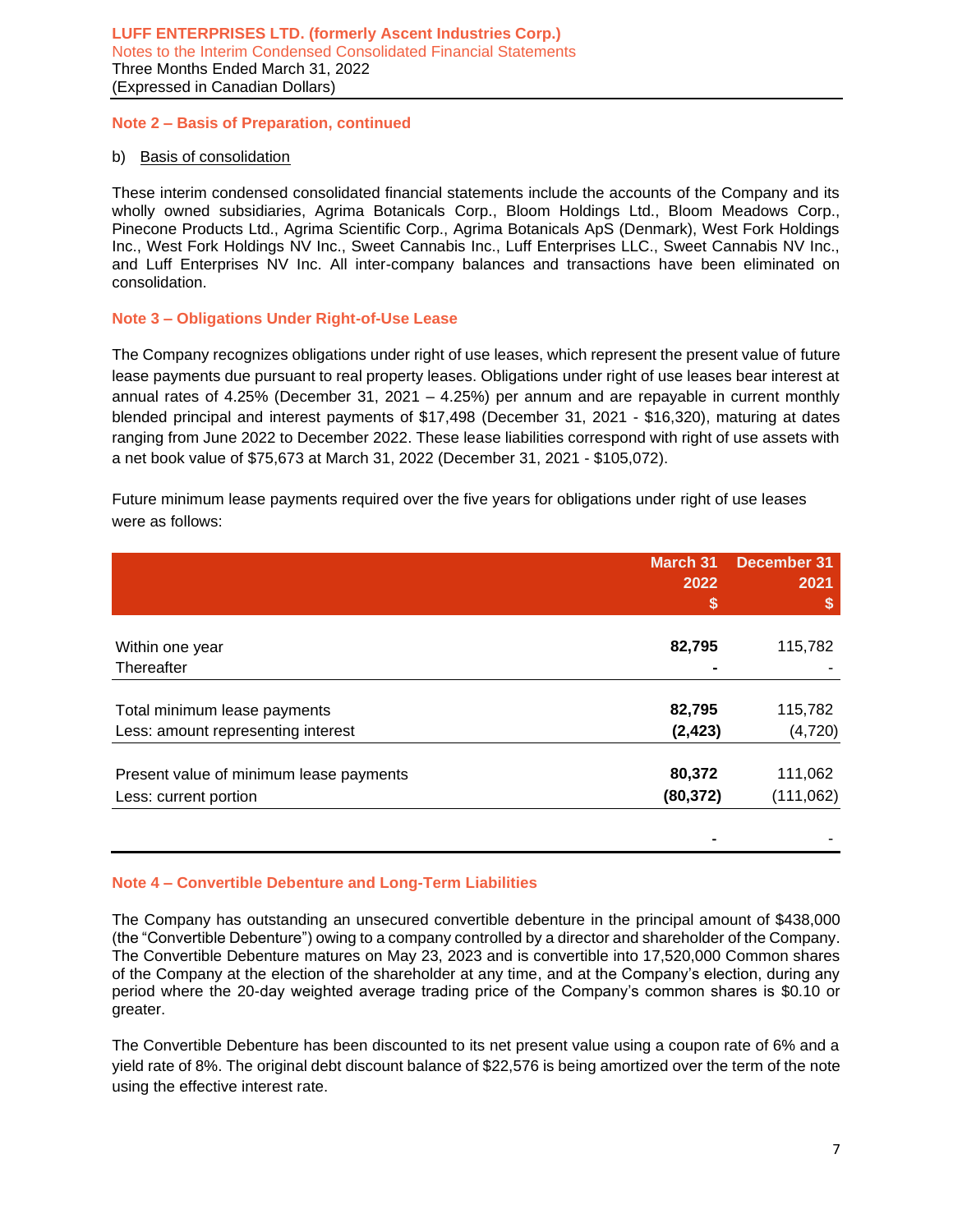# **Note 5 – Share Capital**

| Authorized - Unlimited common shares with no par value | March 31<br>2022 | December 31<br>2021 |
|--------------------------------------------------------|------------------|---------------------|
| Issued and outstanding: 431,549,032 common shares      | 72,709,115       | 72,709,115          |

There were no common share transactions during the three months ended March 31, 2022.

# **Note 6 – Share Purchase Warrants**

|                                 | <b>Amount</b> | <b>Weighted Average</b><br><b>Exercise Price</b><br>per Share<br>S |
|---------------------------------|---------------|--------------------------------------------------------------------|
| Balance as at December 31, 2021 | 39,656,000    | 0.042                                                              |
| Warrants issued                 | ۰             |                                                                    |
| Balance as at March 31, 2022    | 39,656,000    | 0.042                                                              |

The following table summarizes the warrants that were outstanding as at March 31, 2022:

| <b>Exercise Price</b> | <b>Number of Warrants</b> | <b>Expiry Date</b> |
|-----------------------|---------------------------|--------------------|
| \$0.05                | 27,656,000                | October 26, 2024   |
| \$0.025               | 12,000,000                | December 23, 2022  |

# **Note 7 – Share-Based Compensation**

The Company has adopted a stock option plan and a restricted share unit ("RSU") plan for the benefit of its directors, officers, employees and other key personnel. The stock option plan provides that the option terms and price shall be fixed by the directors subject to the price restrictions and other requirements of the Exchange. Common shares reserved for issuance pursuant to the RSU plan and the stock option plan, on a combined basis, shall not exceed 10% of the Company's issued and outstanding common shares, from time to time.

# **Stock options**

The Company recorded the following activity related to stock options during the three months ended March 31, 2022:

|                            | <b>Amount</b> | <b>Exercise Price</b><br>per Share<br>\$ |
|----------------------------|---------------|------------------------------------------|
| Balance, December 31, 2021 | 2,000,000     | 0.02                                     |
| Stock options forfeited    | (1,600,000)   | 0.02                                     |
| Balance, March 31, 2022    | 400,000       | 0.02                                     |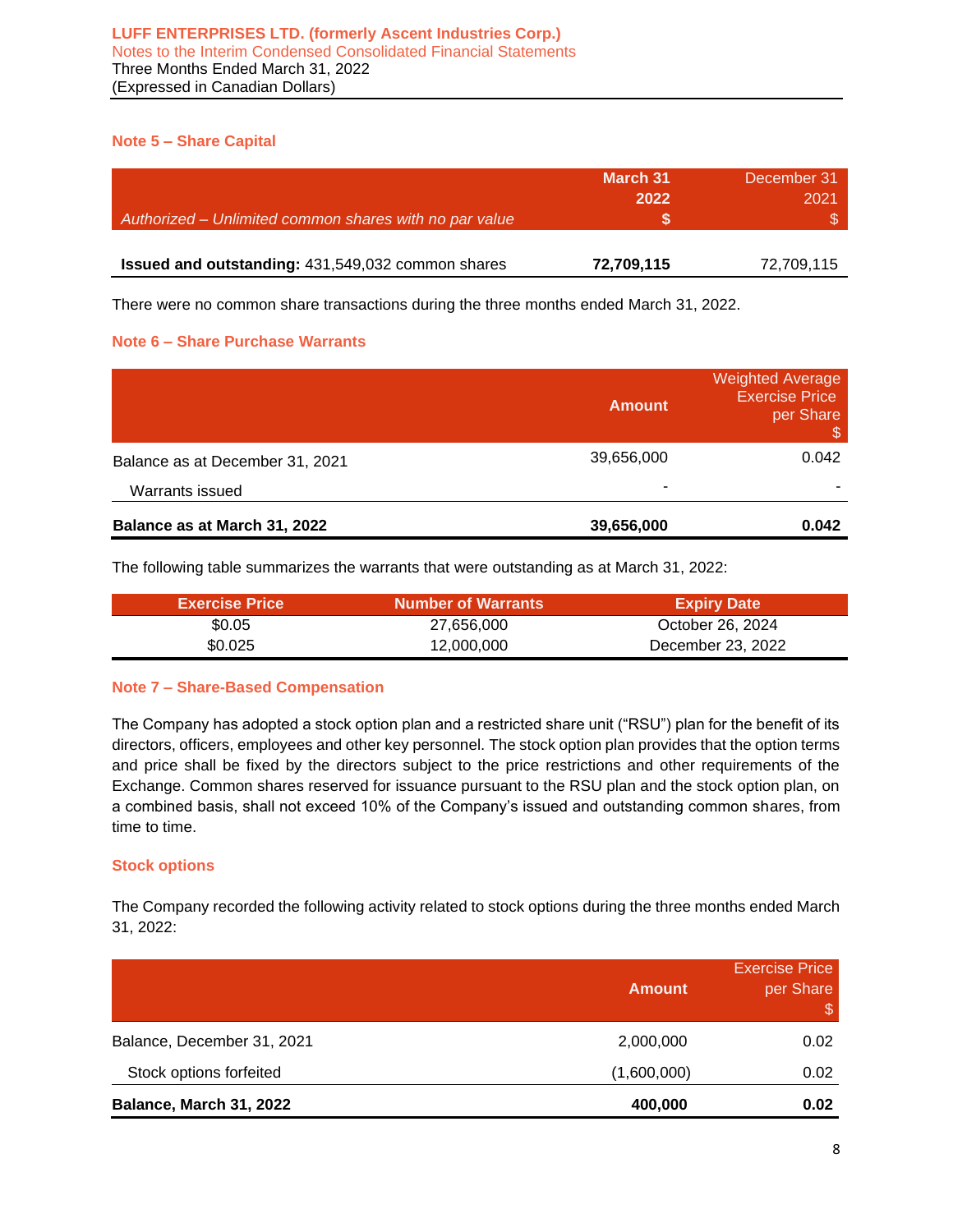## **Note 7 – Share-Based Compensation, continued**

The remaining outstanding 400,000 stock options expire on July 28, 2025. Of this amount, 200,000 stock options were vested and exercisable at March 31, 2022.

## **Restricted share units**

As at March 31, 2022 and December 31, 2021, 900,000 RSUs were outstanding and scheduled to vest on May 26, 2022. Share based compensation expense of \$5,813 was recognized for the quarter ended March 31, 2022 (2021 - \$27,000) related to RSUs. Subsequent to March 31, 2022, the Board of Directors cancelled all of the outstanding RSUs.

# **Note 8 – Segmented Information**

The Company generates revenue in one distinct segment: hemp products, and its activities are conducted in two geographic segments: Canada and the United States. All activities in both segments are related to hemp products and all material assets and liabilities are related to hemp products.

During the three months ended March 31, 2022, all the Company's revenue of \$19,832 (2021 - \$70,598) was generated in the United States. All the Company's property, plant and equipment and intangible assets are also located in the United States.

# **Note 9 – Related Party Transactions**

Balances and transactions between the Company and its wholly owned and controlled subsidiaries have been eliminated on consolidation and are not disclosed in this note. Details of the transactions between the Company and other related parties are disclosed below:

|                                             | <b>March 31</b><br>2022<br>\$ | March 31<br>2021<br>\$ |
|---------------------------------------------|-------------------------------|------------------------|
|                                             |                               |                        |
| Salaries and benefits and management fees   | 76,443                        | 245,076                |
| Directors' fees                             | 24,000                        | 27,000                 |
| Stock based compensation                    | 5,813                         | 57,000                 |
| <b>Total compensation to key management</b> | 106,256                       | 329,076                |

The amounts disclosed in the table are the amounts recognized as an expense related to key management personnel and directors during the respective reporting periods.

During the three months ended March 31, 2022, the Company incurred interest expense of \$6,568 (three months ended March 31, 2021 - \$6,568) related to a Convertible Debenture owing to a director and shareholder of the Company.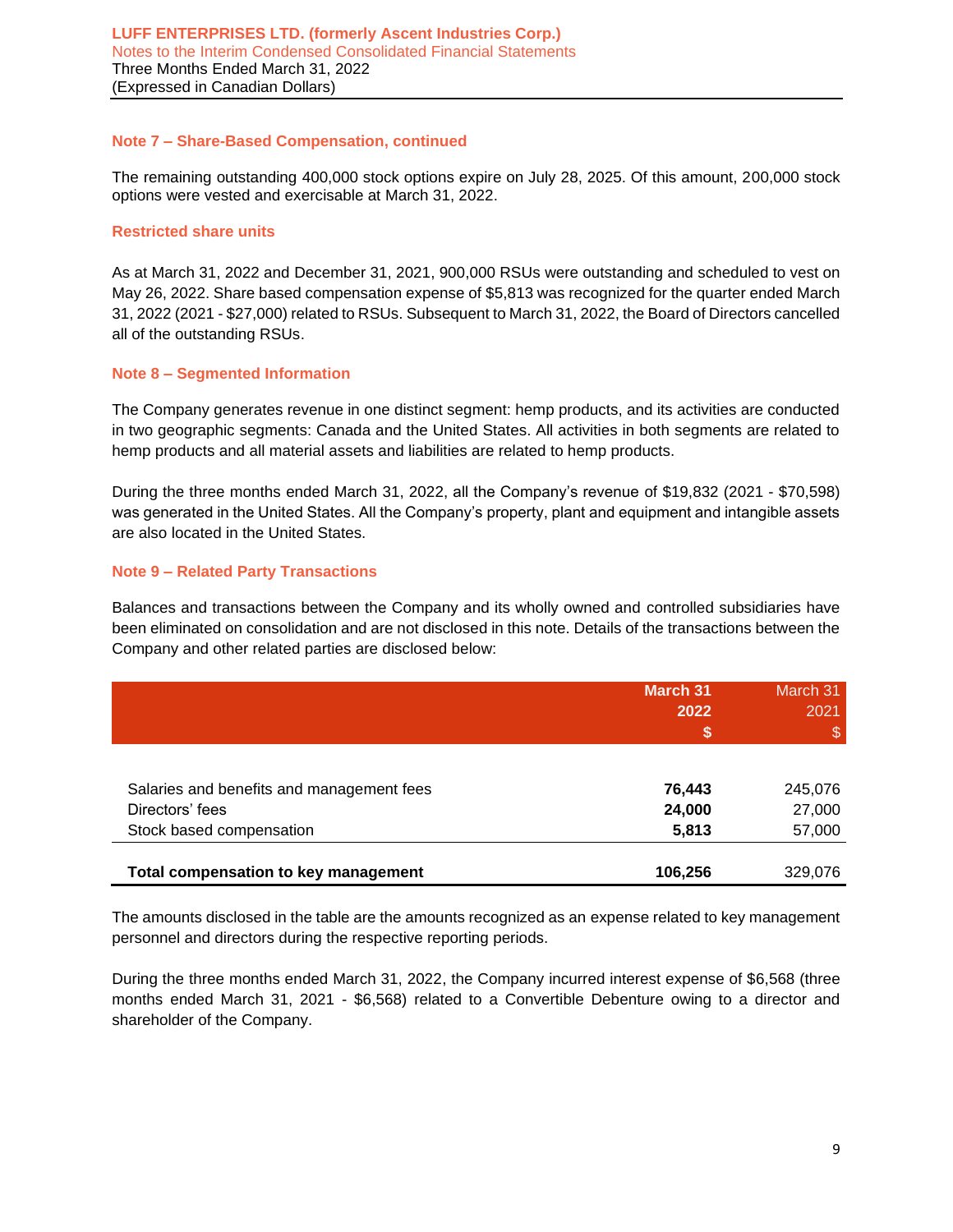# **Note 10 – Capital Management**

The Company's objectives when managing capital are to ensure that there are adequate capital resources to safeguard the Company's ability to continue as a going concern and to maintain adequate levels of funding to support its ongoing operations and development.

The Company's capital consists of items included in shareholders' equity and debt, which was as follows:

|                                       | <b>March 31</b><br>2022 | December 31<br>2021 |
|---------------------------------------|-------------------------|---------------------|
|                                       | \$                      | \$                  |
| Current portion of right of use lease | 80,372                  | 111,062             |
| Loans payable                         | 429,221                 | 427,339             |
| Funded debt                           | 509,593                 | 538,401             |
| Shareholders' equity                  | 5,893,487               | 6,483,417           |
| Total capital                         | 6,403,080               | 7,021,818           |

The Company manages its capital structure and makes adjustments to it in light of changes in economic conditions and the risk characteristics of the Company's underlying assets. In order to maintain or adjust its capital structure, the Company may issue new shares or seek additional debt financing to ensure that it has sufficient working capital to meet its short-term business requirements.

# **Note 11 – Financial Instruments**

The financial instruments recognized on the consolidated statement of financial position are comprised of cash and cash equivalents, trade and other receivables, investments, loans receivable, right of use leases, trade and other payables, and loans payable.

### *Fair value*

The carrying values of cash and cash equivalents, trade and other receivables, and trade and other payables approximate their fair values due to the short-term nature of these instruments.

In evaluating fair value information, considerable judgment is required to interpret the market data used to develop the estimates. The use of different market assumptions and different valuation techniques may have a material effect on the estimated fair value amounts. Accordingly, the estimates of fair value presented herein may not be indicative of the amounts that could be realized in a current market exchange.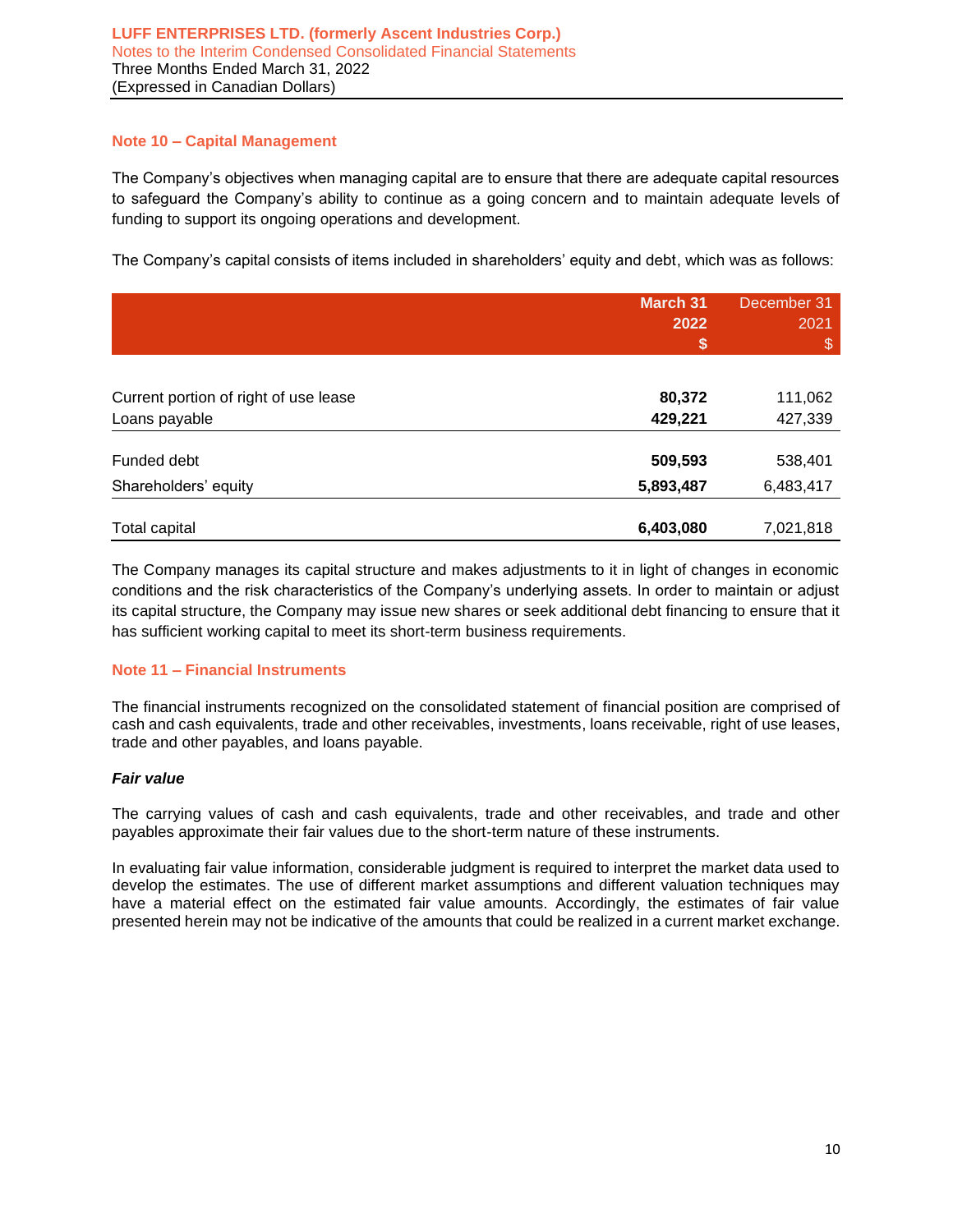# **Note 11 – Financial Instruments, continued**

|                          |                             | <b>Fair Value Measurements</b> |              |               |
|--------------------------|-----------------------------|--------------------------------|--------------|---------------|
|                          | <b>Carrying Amount</b><br>ъ | Level 1<br>\$                  | Level 2<br>S | Level 3<br>\$ |
| March 31, 2022           |                             |                                |              |               |
| Investments              | 775,374                     | 9,936                          |              | 765,438       |
| Loan receivable          | 670,143                     |                                | 670,143      |               |
| <b>December 31, 2021</b> |                             |                                |              |               |
| Investments              | 754,422                     | 14,422                         | ۰            | 740,000       |
| Loan receivable          | 686,221                     |                                | 686,221      |               |

Fair value measurements of investments and loan receivable are as follows:

Level 1 – unadjusted quoted prices in active markets for identical assets or liabilities. An active market for an asset or liability is a market in which transactions for the asset or liability occur with sufficient frequency and volume to provide pricing information on an ongoing basis.

As at March 31, 2022 and December 31, 2021, the Company measured its investment in Golden Ridge Resources Ltd. at Level 1 fair value.

Level 2 – quoted prices for similar assets or liabilities; quoted prices in markets that are not active; or other inputs that are observable or can be corroborated by observable market data for substantially the full term of the assets or liabilities.

As at March 31, 2022 and December 31, 2021, the Company measured its loan to Enhanced Pet Sciences Corp. and loans payable at Level 2 fair value as there is no active market for these items.

Level 3 – unobservable inputs that are supported by little or no market activity and that are significant to the fair value of the assets or liabilities.

The investment in Enhanced Pet Sciences Corp. is measured at fair value, but as the investment is privately held and there is no quoted market price for its common shares, fair value was estimated using Level 3 inputs.

There were no transfers between levels 1, 2 and 3 inputs during the period.

### *Risk Management*

The Company is exposed to risks of varying degrees of significance from its use of financial instruments which could affect its ability to achieve its strategic objectives for growth and stakeholder returns. The principal risks to which the Company is exposed, and the actions taken to manage them, are described below.